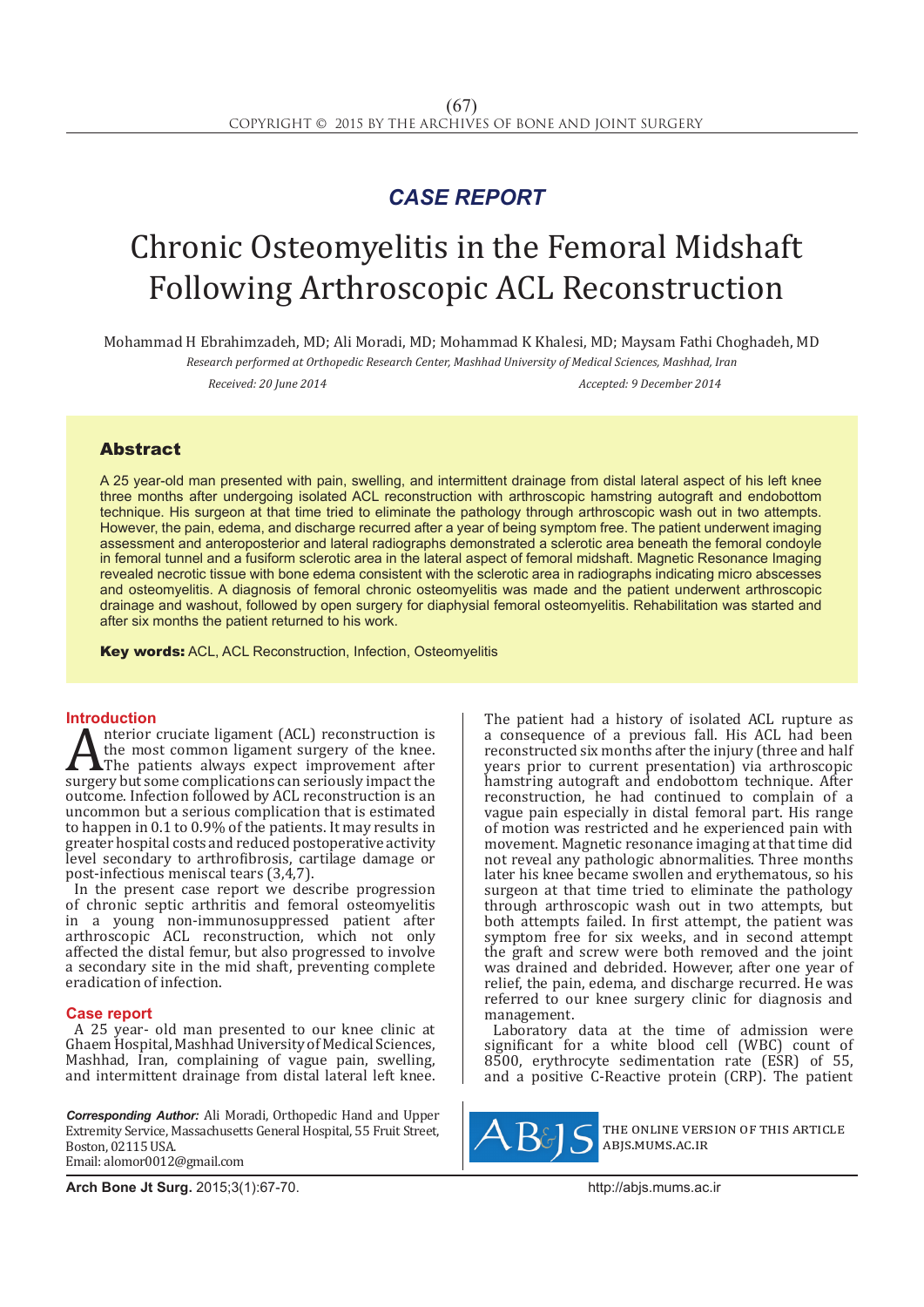

VOLUME 3. NUMBER 1. JANUARY 2015

**Figure 1. AP and lateral views of the femoral osteomyelitis secondary to ACL reconstruction. There are two infection sites: A sclerotic area beneath the femoral condoyle in femoral tunnel and a secondary fusiform sclerotic area in the lateral aspect of femoral mid shaft.**

underwent imaging and anteroposterior, and lateral radiographs and the CT scans demonstrated a sclerotic area beneath the femoral condoyle in femoral tunnel, and a fusiform sclerotic area in the lateral aspect of femoral midshaft [Figure 1; 2]. Magnetic resonance Imaging without contrast revealed necrotic tissue with bone edema compatible with sclerotic area seen in the plain radiographs, indicating micro abscesses and osteomyelitis [Figure 3]. Technetium 99 Bone Scan showed increased uptake in both lateral femoral condoyle and femoral diaphysis [Figure 4].

Based on the aforementioned data chronic osteomyelitis was diagnosed. The patient underwent arthroscopic drainag, synovectomy, and washout of his knee, followed by an open debridement and washout of distal and diaphysial femoral osteomyelitis. A cortical window was opened in the midshaft of femur and drainage and



**Figure 3. Non-contrast MRI of femoral osteomyelitis secondary to ACL reconstruction. Images reveal necrotic tissue with bone edema, indicating micro abscesses and osteomyelitis.**

THE ARCHIVES OF BONE AND JOINT SURGERY. ABJS.MUMS.AC.IR OSTEOMYELITIS FOLLOWING ACL RECONSTRUCTION



**Figure 2. Non-contrast CT scans of femoral osteomyelitis secondary to ACL reconstruction. Sclerotic reaction is seen at both mid shaft (up) and distal femoral sites.**

wash out was performed and specimens for culture and pathologic studies were obtained. The femoral tunnel was completely curettaged and the specimens were sent for microscopic assessment and culture. A drain was placed and the wound was closed in routine manner. Empirical antibiotic therapy was subsequently started.

Pathology report was significant for bone tissue with fibrotic area filled with lymphocytes and histiocytes accompanied with giant cells and necrotic bone tissue, which is consistent with chronic granulomatous osteomyelitis in the shaft and distal femur specimens.

The wound healed two weeks after operation. Rehabilitation was started and the patient returned to work after six months of rehab. At six-month follow up he had no complaints of pain with full extension and 120 degrees flexion, and only reported frequent giving way. ESR was 20, CRP was negative, and WBC count was



**Figure 4. Technetium 99 Bone Scan of femoral osteomyelitis secondary to ACL reconstruction shows increased uptake in both lateral femoral condoyle and femoral diaphysis.**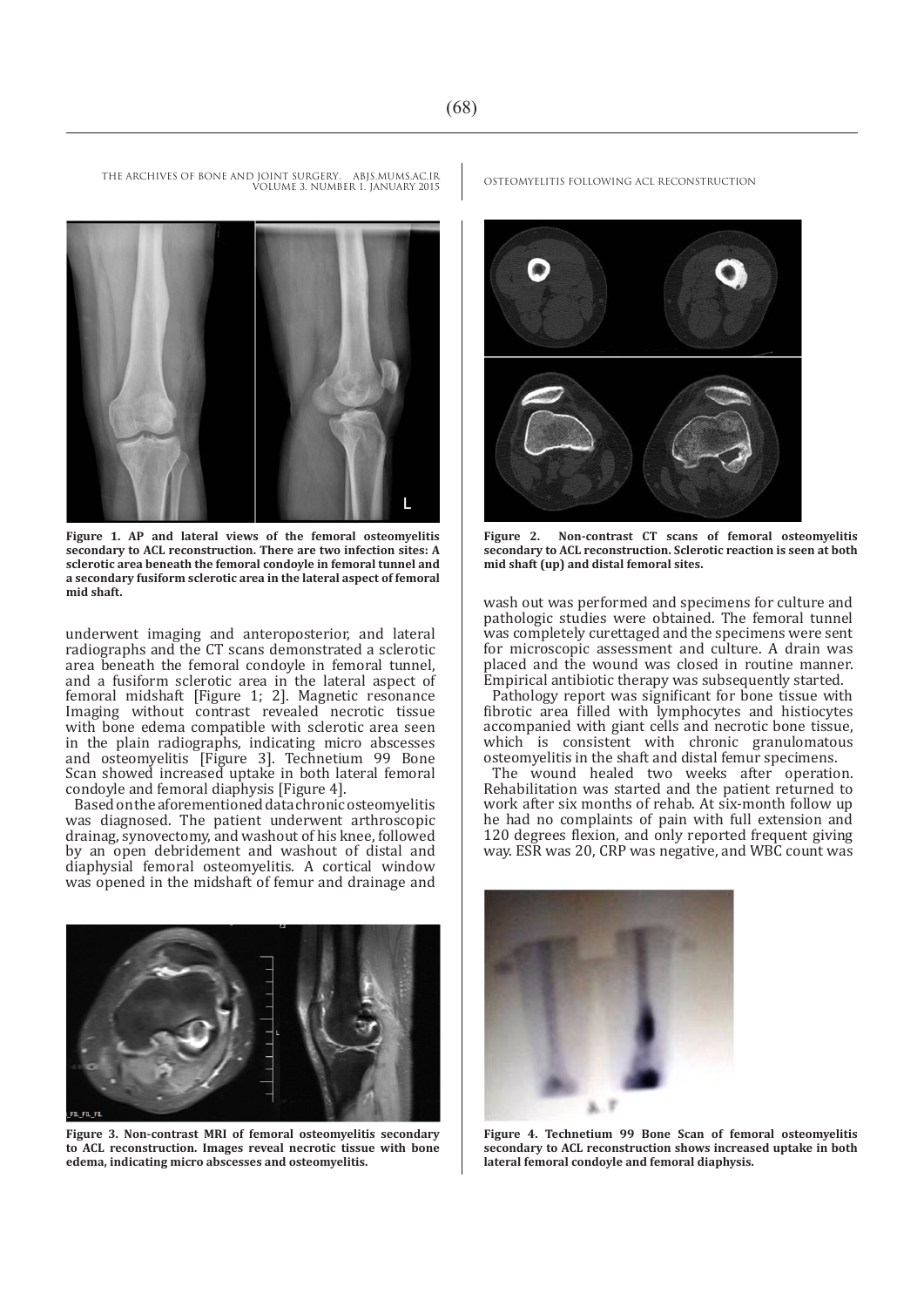THE ARCHIVES OF BONE AND JOINT SURGERY. ABJS.MUMS.AC.IR OSTEOMYELITIS FOLLOWING ACL RECONSTRUCTION VOLUME 3. NUMBER 1. JANUARY 2015

6200. He refused further revision of ACL reconstruction.

### J **Discussion**

Deep infection is a relatively rare complication following ACL reconstruction, with a cumulative incidence of 0.1– 0.9% (4,9,10,12). Septic arthritis and osteomyelitis are different infectious conditions, with the latter occurring less frequently following ACL reconstruction. We only found a few cases of osteomyelitis with terrible bone destruction after ACL reconstruction reported in the literature (1,2,5,8,11). The interesting point regarding our patient was a secondary site of osteomyelitis in the proximal femoral midshaft, which prevented the complete resolution of the infection.

Diagnosis of osteomyelitis secondary to ACL reconstruction is difficult. During the initial phase of osteomyelitis, knee swelling, inflammation, and stiffness in the early postoperative period may be interpreted as normal postsurgical reaction; therefore, the diagnosis is usually not made until substantial bone destruction takes place. Fever, chills, erythema, and drainage are not consistently present. Magnetic resonance imaging only shows bone marrow edema, which is thought to represent postsurgical changes after ACL reconstruction not definitive bone infection (8).

Septic arthritis and deep venous thrombosis have been reported as frequent misdiagnoses in previous case reports (2,8). The course of osteomyelitis is different from that of septic arthritis, in that the patient's symptoms do not subside after empiric antibiotic therapy, arthroscopic debridement, or continuous irrigation–suction drainage. Moreover, synovial fluid cultures main remain negative despite ongoing infection (1,2,8). In several recent case reports, the infectious etiology was identified through microscopic examination of pathological specimens, not by positive cultures  $(1,2,8)$ . Therefore, one way to improve the possibility of making a correct diagnosis is by microscopic examination of the specimens and culture of the bone tissues conducted at the same time (8).

Since in the majority of cases the patient was not immune-compromised, a culture for fungal infections was not obtained. Burke et al. and Sun et al. have reported two cases of fungal infection following ACL reconstruction (1,8). According to their reports, the diagnosis of fungal osteomyelitis was made based on the presence of hyphae in bony tissue seen under microscopic examination of the specimens.

In osteomyelitis secondary to ACL reconstruction, there was remarkable elevation of the ESR, CRP, and fibrinogen. Our patient's laboratory findings were consistent with this. In our patient there was no obvious elevation of WBC count. Although the primary MRI images showed unspecific bone marrow edema, which could be interpreted as a usual postoperative changes following ACL reconstruction, after about one month, imaging showed bone destruction in the distal femur (8). Contrast enhanced MRI may have expedited the correct diagnosis of osteomyelitis, as the advantages of

contrast-enhanced MRI scanning as a safe and valuable tool to detect osteolysis and bone infection has been previously reported (6).

The goals of treatment of deep infection after ACL procedures are control of the infection, as well as protecting the articular cartilage with preservation of the graft as much as possible (3). There is no doubt that early diagnosis and prompt treatment is necessary for infection control even though it is at times difficult to distinguish an infection from a postoperative inflammation. At the beginning, our patient underwent arthroscopic drainage twice for diagnosis of septic arthritis. However, this was not adequate to control the infection. This is consistent with findings of other case reports (1,2,8).

Even without any positive cultures, our patient underwent adjuvant systemic and oral antibiotic treatment. For this reason, we suggest that it is imperative to obtain bone tissue early for pathological diagnosis and fungal cultures in the patients suspected of post ACL reconstruction osteomyelitis.

In our case, the infection resolved with a radical curettage and debridement of both suspected sites. Burke and Zych used the same approach to control the infection. However, they did not think that extensive bone resection was indicated and only recommend radical debridement and systemic antibiotic therapy (1).

Because of its low incidence, there is poor evidence on the effective management of osteomyelitis following ACL reconstruction. Several questions remain to be addressed such as graft retention, the extent of bone resection, and the need for systemic antibiotic therapy. In our patient, existence of a secondary infectious site was another confusing situation. There are no strict criteria to diagnose osteomyelitis following ACL reconstruction. However, chronic osteomyelitis should be suspected in any patient with chronic signs and symptoms of infection. Furthermore, we should not only expect osteomyelitis in the affected site, but also in adjacent sites like mid shaft of femur. In most cases the responsible agent is not found by conventional microbiological cultures; therefore providing both culture and pathological specimens are essential.

Mohammad H Ebrahimzadeh MD Orthopedic Research Center, Mashhad University of Medical Sciences, Mashhad, Iran

Ali Moradi MD

Orthopedic Hand and Upper Extremity Service, Massachusetts General Hospital, Boston, USA

Mohammad K Khalesi MD Maysam Fathi Choghadeh MD Department of Orthopedic Surgery, Mashhad University of Medical Sciences, Mashhad, Iran